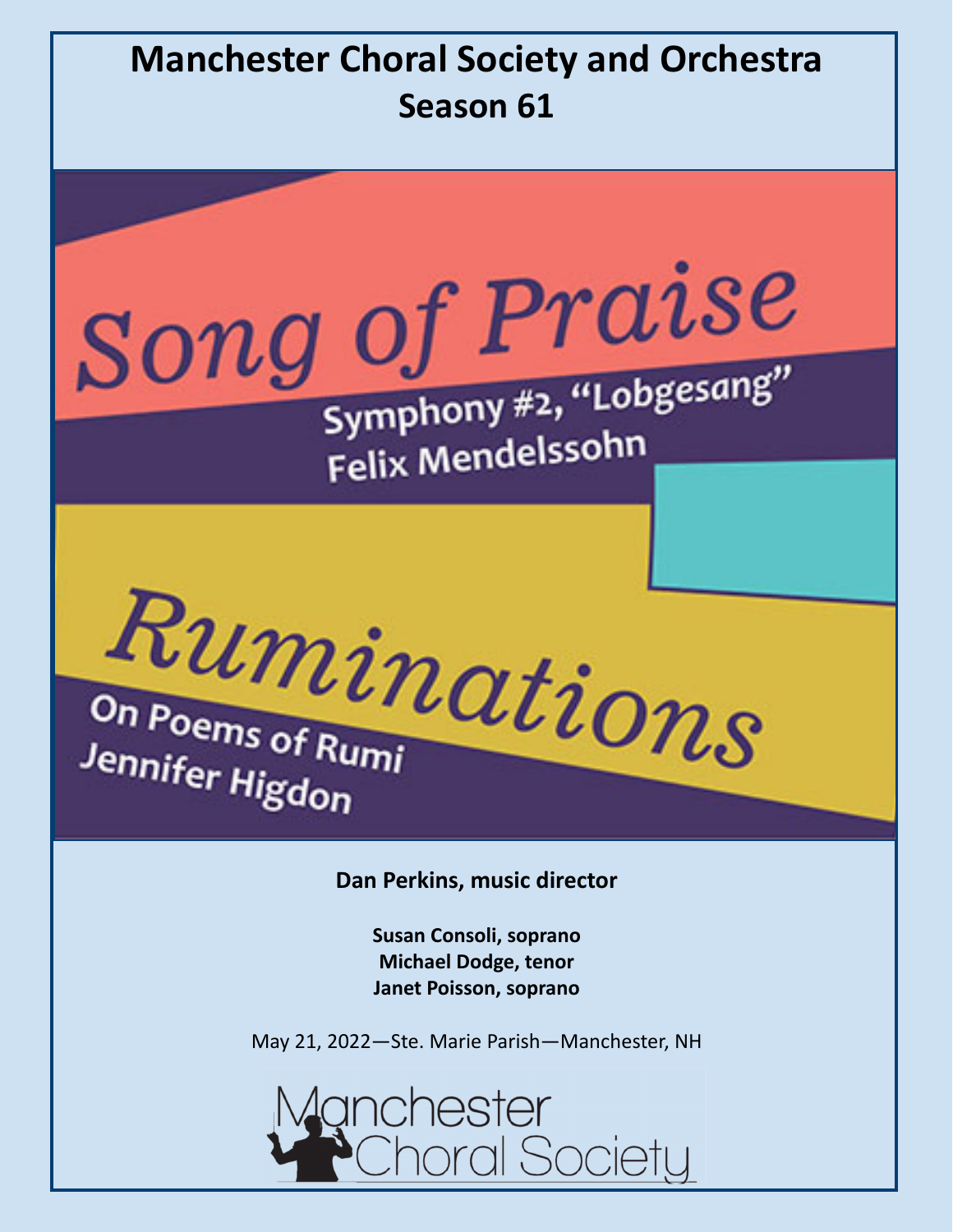### **PROGRAM**

#### **Queen City Youth Choir**

Susan Wilkes and Adriana Ruiz, directors

**Give Us Hope**  *Give Us Hope <i>Give Us Hope All the Security Contract Contract Contract Contract Contract Contract Contract Contract Contract Contract Contract Contract Contract Contract Contract Contract Contra* Arr. Francisco J. Nuñez

> Listen to the sound of my voice Can you feel the beat of my heart? Listen to the questions I have. Listen to me. It's all very simple to see what we need. Give us hope. My voice is calling, Can you see? Look in my eyes. Can you feel? My hand is reaching. Give us hope and we'll show you the way.

The QCYC, Queen City Youth Choir, was developed in 2021 as an educational outreach project based in the Manchester Choral Society. Children in grades 3‐5 have free access to the group which rehearses at the Manchester Community Music School as well as lo‐ cal elementary schools. For more information, please contact ensembles@mcmusicschool.org

#### **QCYC Singers**

Zoey Bernier Ethan DeJesus Brantley Greenwood Sophia Jobin Viva Lee MacLeod Theo Martey Davan Muir Jayden Pierre Lily Platt Anuhya Tamang Scarlett Vincente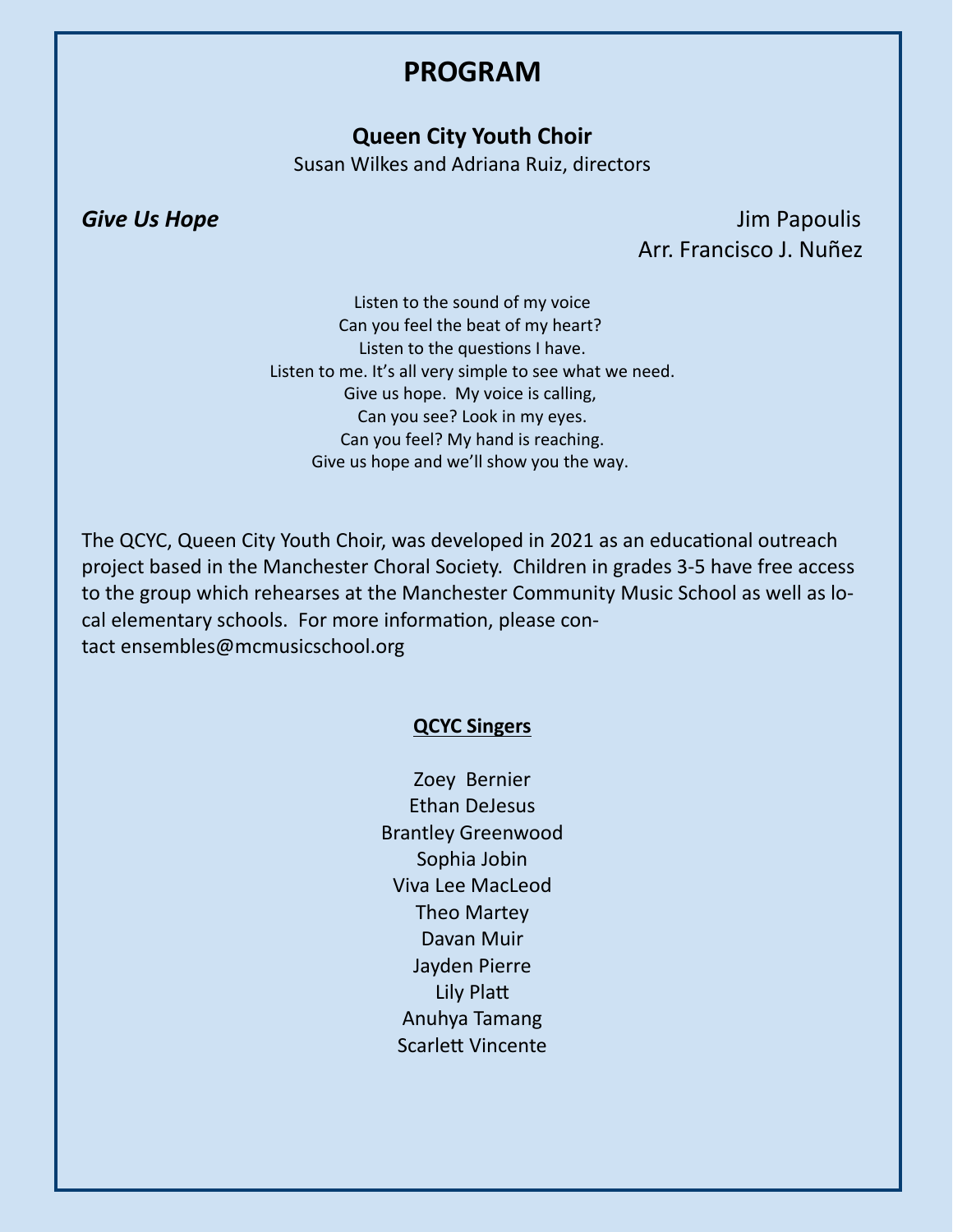### **Manchester Choral Society and Orchestra**

### *RuminaƟons* [17"]Jennifer Higdon *On Poems by Rumi (1207‐1273)*

- 1. Water From Your Spring
- 2. Today, like every other day
- 3. Drum
- 4. All day and night
- 5. Where Everything Is Music
- 6. Flowers open
- 7. In Your Light

#### *Soloists: Liz Sheil, Kirsten Mohring, Joel Sadler, Bill Farquhar*

#### **Water From Your Spring**

What was in that candle's light that opened and consumed me so quickly? Come back, my friend! The form of our love is not a created form. Nothing can help me but that beauty. There was a dawn I remember when my soul heard something from your soul. I drank water from your spring and felt the current take me.

#### **Today, like every other day...**

Today, like every other day, we wake up empty and frightened. Don't open the door to the study and begin reading. Take down a musical instrument.

Let the beauty we love be what we do. There are hundreds of ways to kneel and kiss the ground.

#### **Drum**

In this drumbeat moment of red flowers opening and grapes being crushed, the soul and luminous clarity sit together.

All desire wants is a taste of you, two small villages in a mountain valley where everyone longs for presence.

We start to step up. A step appears. You say, I am more compassionate than your mother and father. I make medicine out of your pain. From your chimney smoke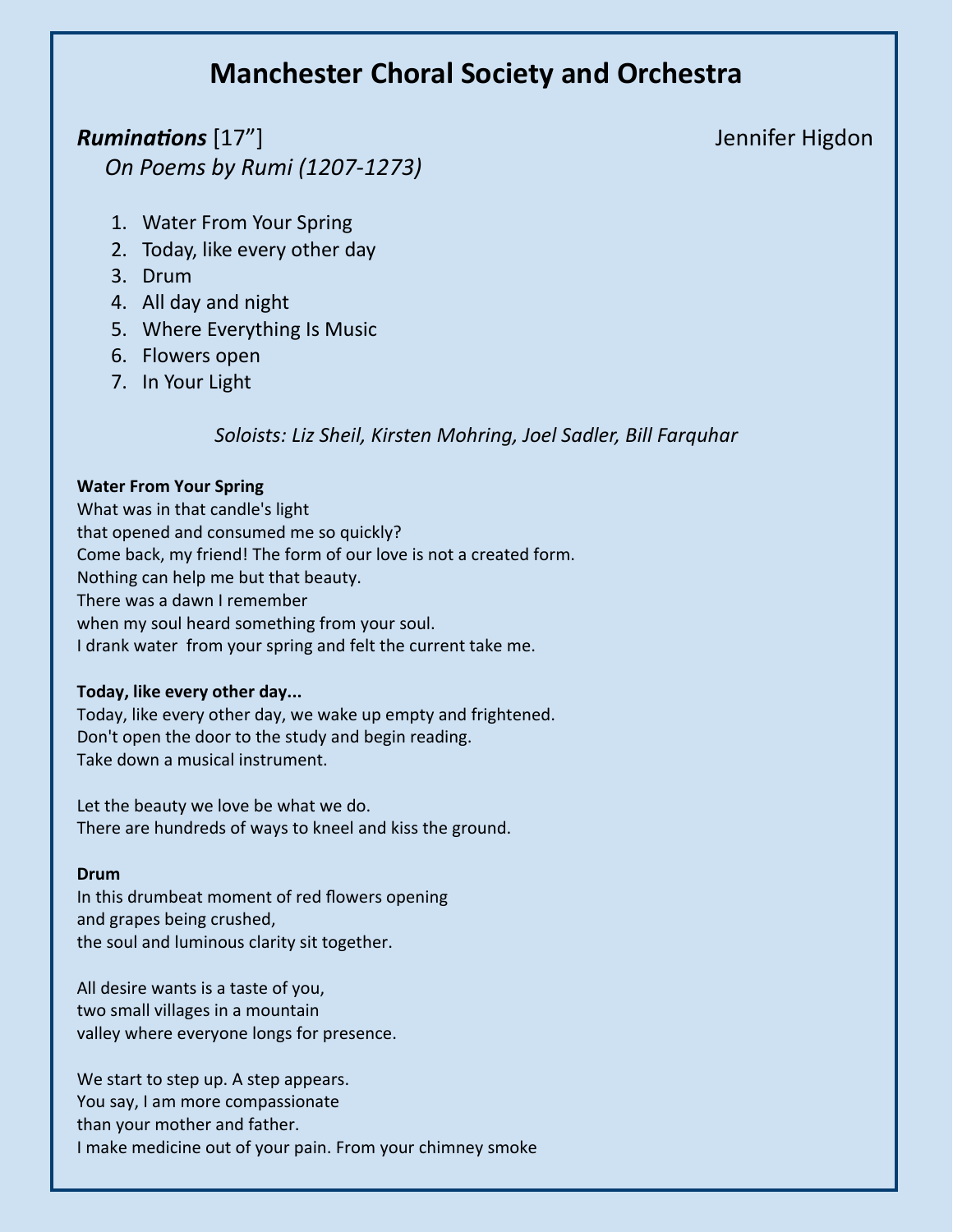I shape new constellations. I tell everything, but I do not say it, because my friend, it is better your secret be spoken by you.

#### **All day and night, music...**

All day and night, music, a quiet, bright reed song. If it fades, we fade.

#### **Where Everything is Music**

Don't worry about saving these songs! And if one of our instruments breaks, It doesn't matter. We have fallen into the place where everything is music.

The strumming and the flute notes rise into the atmosphere, and even if the whole world's harp should burn up, there will still be hidden instruments playing.

So the candle flickers and goes out. We have a piece of flint, and a spark.

This singing art is sea foam. The graceful movements come from a pearl somewhere on the ocean floor. Poems reach up like spindrift and the edge of driftwood along the beach, wanting!

They derive from a slow and powerful root that we can't see. Stop the words now. Open the window in the center of your chest, and let the spirits fly in and out.

#### **Flower open every night...**

Flowers open every night across the sky, a breathing peace and sudden flame catching.

#### **In Your Light**

In your light I learn how to love. In your beauty, how to make poems. You dance inside my chest, where no one sees you, but sometimes I do, and that sight becomes this [singing] art. — Rumi, trans. Coleman Barks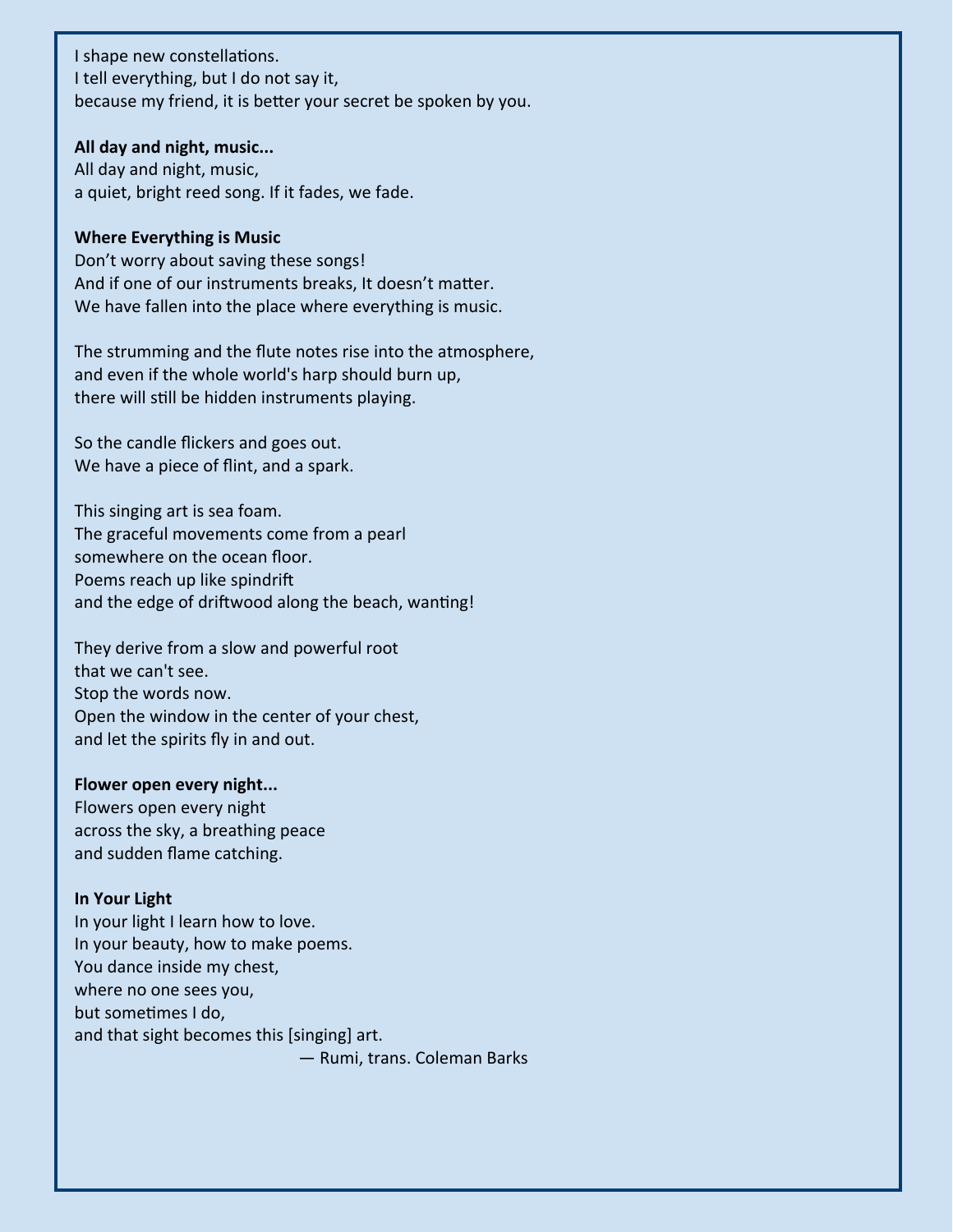"Ruminations is like a small book of meditative thoughts on the relationship of music to life. Like Rumi's poems, they are short and to the point, hopefully maintaining the beautiful poetic qualities so aptly captured by translator Coleman Barks. These are like tiny musical snapshots; declarations of harmony, beat, and melody.

I've designed the flow of this piece to be like a book of Rumi's poems: moving quickly and succinctly from one to the next, without elaboration... getting to the point immediately. There are 7 poems, and the "inner poems" (numbers 2, 4, and 6) feature soloists from the choir.

The last two poems use very similar chord progressions to represent how, in truth, these poems are all linked in the same way that music is a shared experience amongst us all. ‐‐‐Jennifer Higdon

—PAUSE—

### **Symphony No. 2, "Lobgesang," Op. 52**  *Eelix Mendelssohn*

(1809‐1847)

### **Part One** [30"]

- 1. **Sinfonia**
	- ‐ Maestoso con moto
	- ‐ AllegreƩo un poco agitato
	- ‐ Adagio religioso

—PAUSE—

**Part Two** [35"]

- **2. Chorus and Soprano:** All that have breath, praise the Lord! *Janet Poisson*
- **3. Tenor Recitative and Aria:** Say that you are redeemed *Michael Dodge*
- **4. Chorus**
- **5. Soprano Duet and Chorus:** I waited for the Lord
	- *Janet Poisson and Susan Consoli*
- **6. Tenor Aria and Recitative:** The shadows of death *Michael Dodge*
- **7. Chorus:** The night has passed
- **8. Chorale:** Now let us all thank God
- **9. Soprano and Tenor Duet:** I sing your praises with my song *Michael Dodge and Susan Consoli*
- **10. Chorus:** Ye nations, give glory and power to the Lord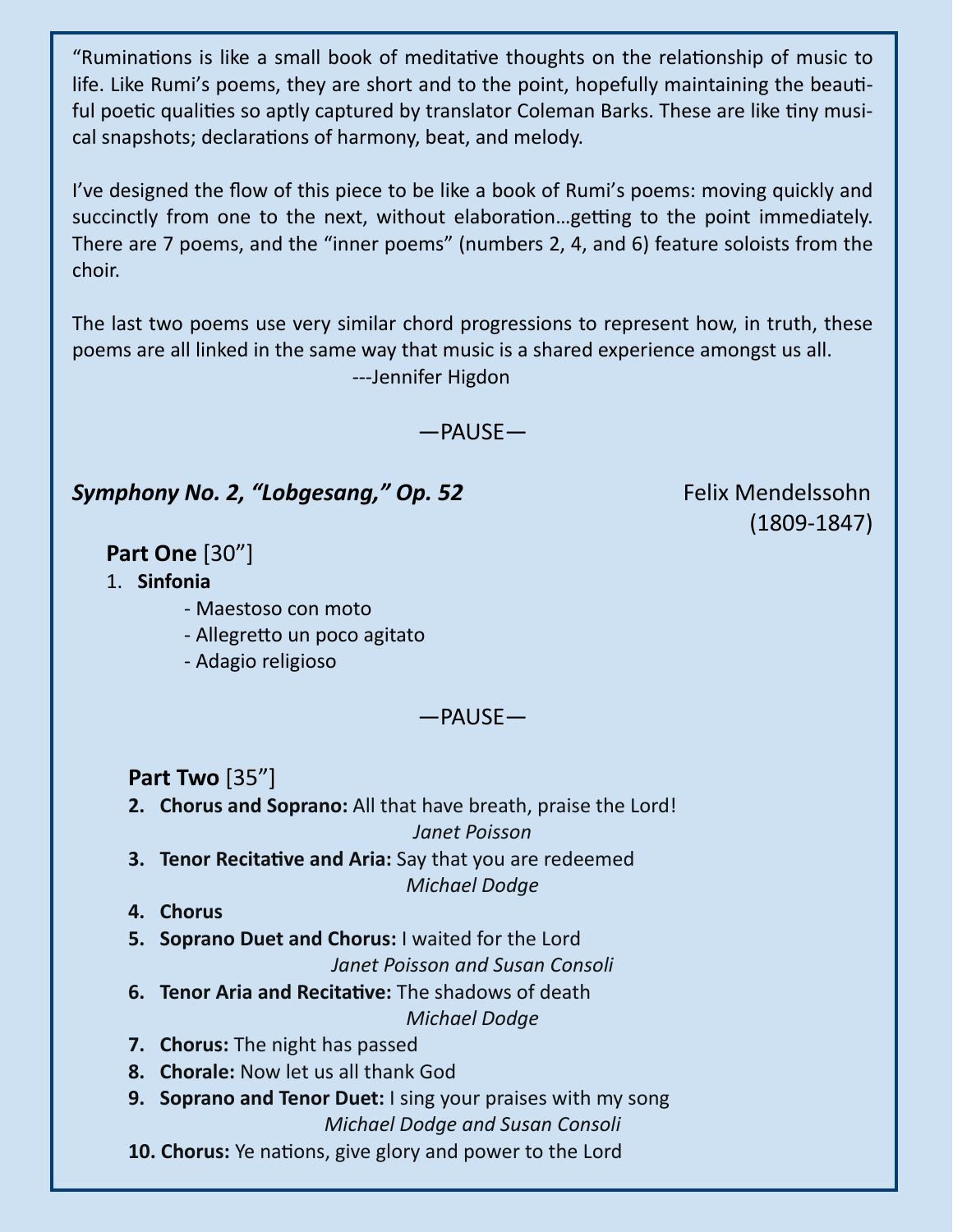### **Texts (English translation)**

#### **2. Chorus and Soprano Solo**

All that have breath, praise the Lord! Hallelujah, praise the Lord! (Psalm 150) Praise the Lord with stringed instruments, Praise him with your song! (Psalm 33)

And let all flesh praise his holy name. (Psalm 145) Praise the Lord, my soul and all that is within me, His holy name! And forget not the goods things he has done for you. (Psalm 103)

#### **3. Tenor RecitaƟve and Aria**

Say it that you are redeemed by the Lord, he has delivered them out of trouble, (Psalm 107)

of severe tribulation, from shame and bondage captives in the darkness, all which he hath redeemed from distress. (no specific source)

Say it! Give thanks to him and praise ye, His goodness! (Psalm 107) He numbers our tears in our time of need, he comforts the afflicted with his word. (Psalm 56) Say it! Give thanks to him and praise ye his kindness.

#### **4. Chorus**

Say it that you are redeemed by the Lord out of all tribulation. He numbers our tears in our time of need.

#### **5. Soprano Duet and Chorus**

I waited patiently for the Lord, and He inclined to me and heard my supplication. Blessed is the man whose hope is in the Lord! Blessed is the man whose hope is in him! (Psalm 40)

#### **6. Tenor Aria and RecitaƟve**

The sorrows of death encompassed us and fear of hell had struck us, We wandered in darkness. (Psalm 116) He saith, Awake! you who sleep, arise from the dead, I will enlighten you! (Ephesians 5:14) We called in the darkness, Watchman, will the night soon pass? But the Watchman said: if the morning comes soon, it will yet again be night; and if you ask, you will return and ask again, Watchman, will the night soon pass? (Isaiah 21:11–12)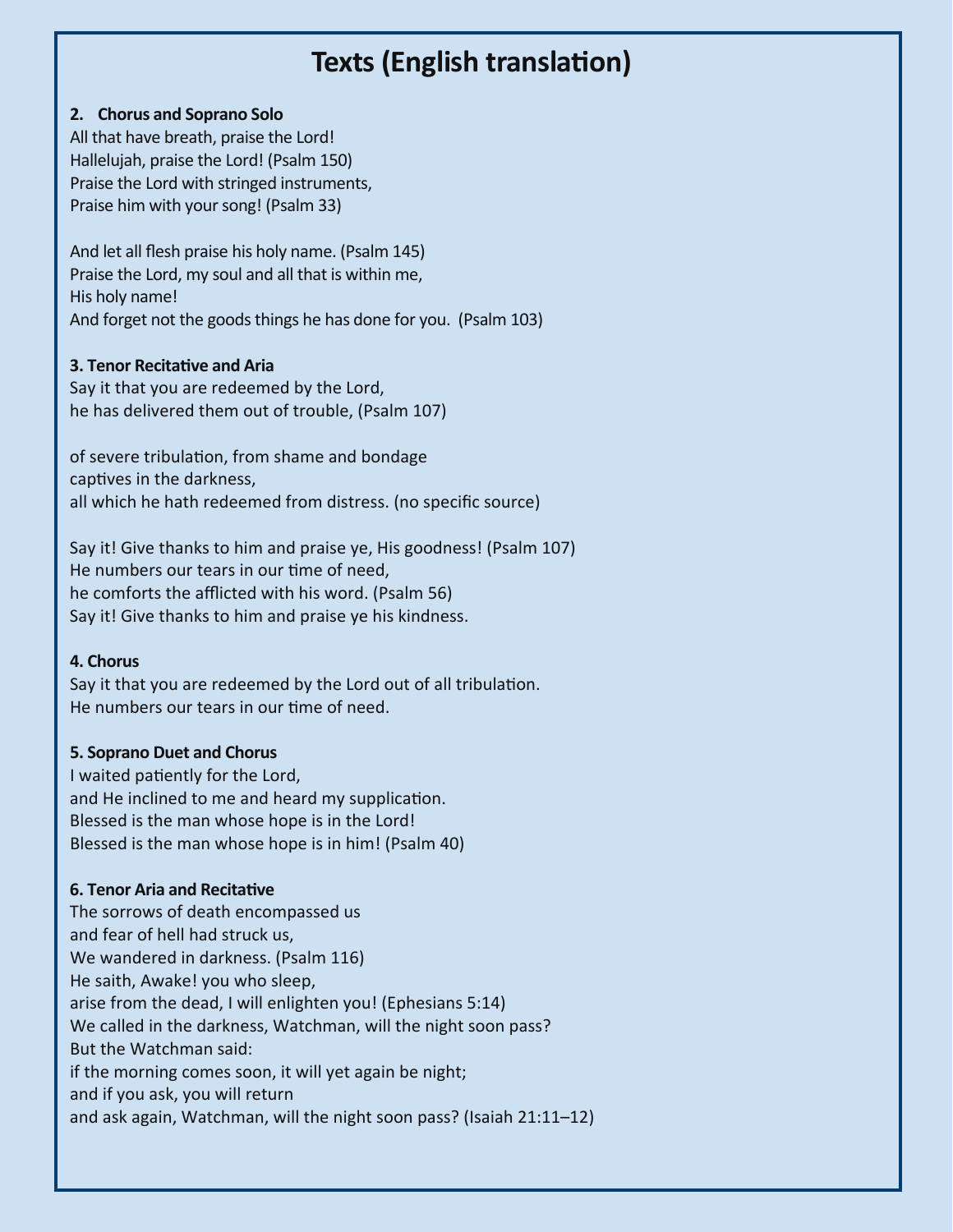#### **7. Chorus**

The night has passed, but the day has come. So let us cast off the works of darkness, and put on the armor of light, and take up the armor of light. (Romans 13:12)

#### **8. Chorale**

Now let us all thank God with hearts and hands and voices, who in all adversity will be merciful to us, who does so much good, who from childhood has kept us in his care and done well to all. Praise, honor, and glory be to God the Father, and the Son, and his Holy Spirit on heaven's highest throne. Praise to God, three in one, who separated night and darkness from light and dawn, give thanks to him with our song. (Evangelical Church Hymnal, text Rinckart v. Martin, 1636)

#### **9. Soprano and Tenor Duet**

I sing your praises with my song forever, faithful God! And thank you for all the good you have done to me. Though I wonder in the night and deep darkness and enemies beset me all around I will call upon the name of the Lord, and he saved me by His goodness.

#### **10. Chorus**

You nations! Offer glory and power to the Lord! You kings! Offer glory and power to the Lord! May the heavens offer glory and power to the Lord! May the earth offer glory and power to the Lord! (Psalm 96) All thanks to the Lord! Praise the Lord and exalt his name and praise his glory. (I Chronicles 16:8–10)

All that have breath , praise the Lord! Hallelujah, praise the Lord! (Psalm 150)

Felix Mendelssohn composed the *Symphony No. 2, Op. 52* for the celebrations in Leipzig of the 400th anniversary of the invention of the printing press. He entitled his second symphony "Lobgesang" (Song of Praise) and described it as a "symphony‐cantata." The symphony bears a similarity to Beethoven's *Ninth Symphony* in that it begins with three instrumental movements and closes with a cantata‐like structure featuring solo voices and chorus, though on a much smaller scale.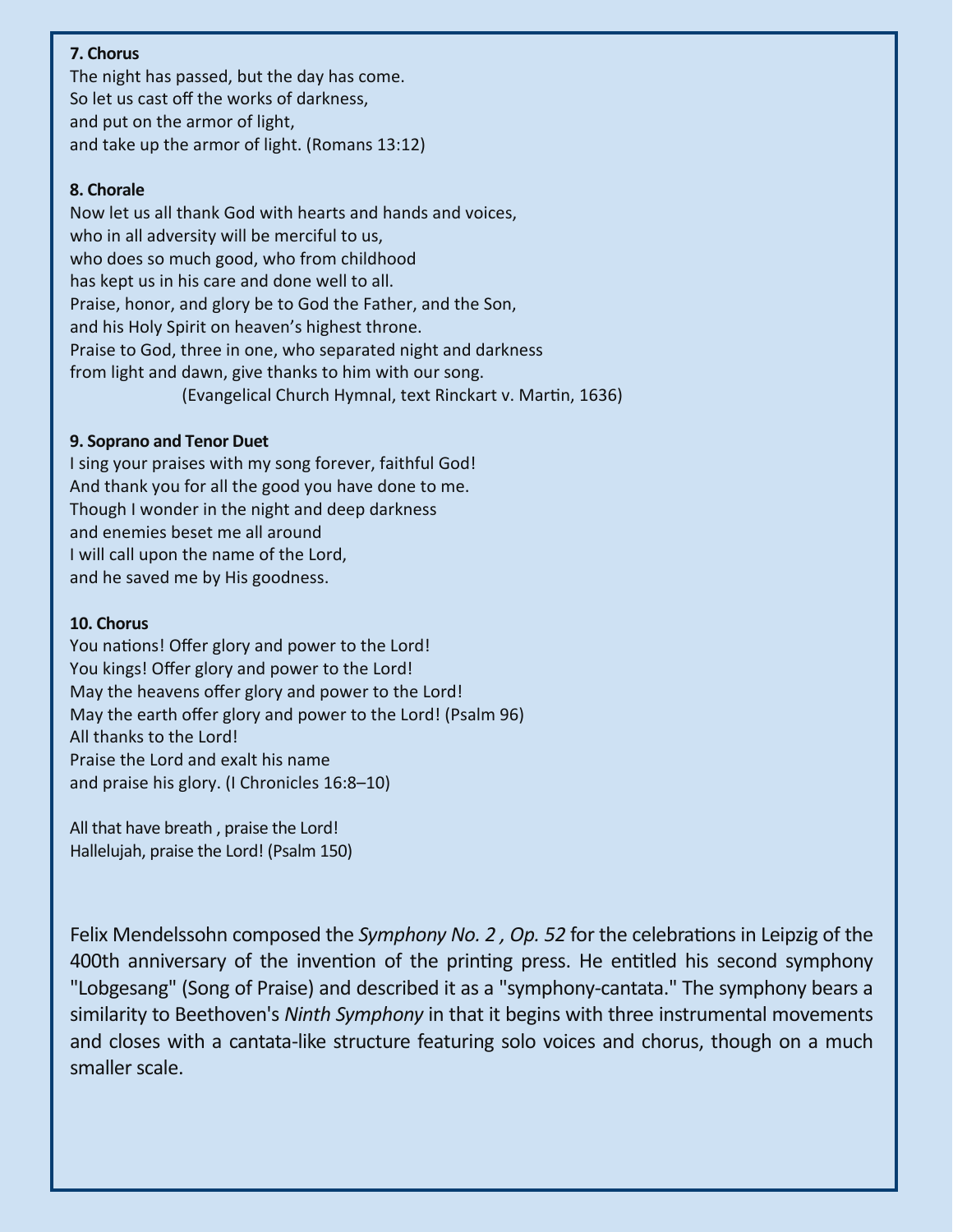#### **BIOS**

American Soprano Susan Consoli has led an active and versatile career throughout the United States and abroad from Bach to Harbison to Gershwin. She has worked under such notable conductors as Grant Llewellyn, Paul Goodwin, Harry Christophers, Bruno Weil, Laurence Cummings, Odaline (Chachi) de la Martinez, David Angus, Craig Smith, John Harbison, and John Finney. Additional collaborations include directors/choreographers Chen Shi‐Zheng, Tero Saarinen and Betsi Graves, composers Euan Tait, Carson Cooman, Peter Child, David PaƩerson and John Harbison Boston premiere *A Clear Midnight and Vocalism.* Festivals include: Festival CLASSIQUE au vert, Boston Early Music Festival, Movimentos Internationales TanzFestival, LAOKOON Festival, Ribeauvillé Festival de Musique Ancienne, Carmel Bach Festival, Rome Opera Festival, Great Waters Music Festival. Appearances with Boston Camerata & Tero Saarinen Dance Company include: *Borrowed Light* in Paris Théâtre National de Chaillot, Berlin, Hamburg, Wolfsburg, Oulu, Tampere, *An American Vocalist, Saw ye my hero* in Paris, *Travellin' Home* in Ribeauvillé. Ms. Consoli made her Carnegie Hall debut performing Handel *Messiah*. Emmanuel Music highlights include: Beetho‐ ven *Ah perfido*!, Servilia in *La Clemenza di Tito*, Handel *Apollo e Dafne*, Bach *Mass in B Minor*, Handel *Al‐ exander's Feast*, Bach *Phoebus and Pan* with Urbanity Dance, Bach *St. Mark Passion*, Bach *St. MaƩhew Passion* and over seventy Bach cantatas. Ms. Consoli was the Lorraine Hunt Lieberson Fellow for the 2010‐2011 season. Ms. Consoli's recordings include Handel & Haydn Society All is Bright Avie Records and David Patterson Loon's Tail Flashing Albany Records. Ms. Consoli is pleased to be returning to MCS with a past performance of Mendelssohn *Vom Himmel Hoch*.

**Soprano Janet Poisson** is a soloist and ensemble singer throughout New England. Recent solo appearanc‐ es include New Hampshire Music Festival in Bernstein *Mass*, Concord Community Chorale in Handel Mes*siah*, Concord Chorale in Arnesen *The Christmas Alleluias* and Finzi *In Terra Pax*, Manchester Choral Socie‐ ty in Haydn *The Seasons* and Orff *Carmina Burana* and Nashua Choral Society in a concert version of Pur‐ cell *Dido and Aeneas* as Belinda and Haydn *Mass in Ɵme of War*. Janet will be making her debut with the Upper Valley Baroque Chamber Choir, a recently formed professional ensemble, performing Bach *B Mi‐ nor Mass* this May. Janet is also staff singer at First Church Nashua where she has appeared as soloist in Pergolesi *Stabat Mater* and Bach *Cantata No. 147*. Janet received a Masters in Music in Vocal Perfor‐ mance from The Boston Conservatory and a Bachelor of Science degree in Music Education from Plymouth State University.

**American Tenor Michael Dodge** is a singer of art song, oratorio and opera based in Toronto, Ontario. Mi‐ chael has appeared on the opera and concert stages of North America with organizations such as Baltimore Lyric Opera, Opera Atelier, Baltimore Concert Opera, Charm City Baroque, Bel Cantanti Opera, Toronto Beach Chorale, Mississauga Choral Society, Opera Northwest, New Hampshire Music Festival, Aspirare Vocal Collective and more. As a scholar of music theory and musicology, Michael has presented papers at conferences in North America and Europe on topics including the vocal music of Tchaikovsky, Swedish Romance and the works of Ivor Gurney. He holds degrees from Johns Hopkins University in Baltimore, the Glenn Gould School in Toronto and Plymouth State University in New Hampshire. When he is not singing, Michael enjoys good craft beer and pursuing his quest to visit every country in the world.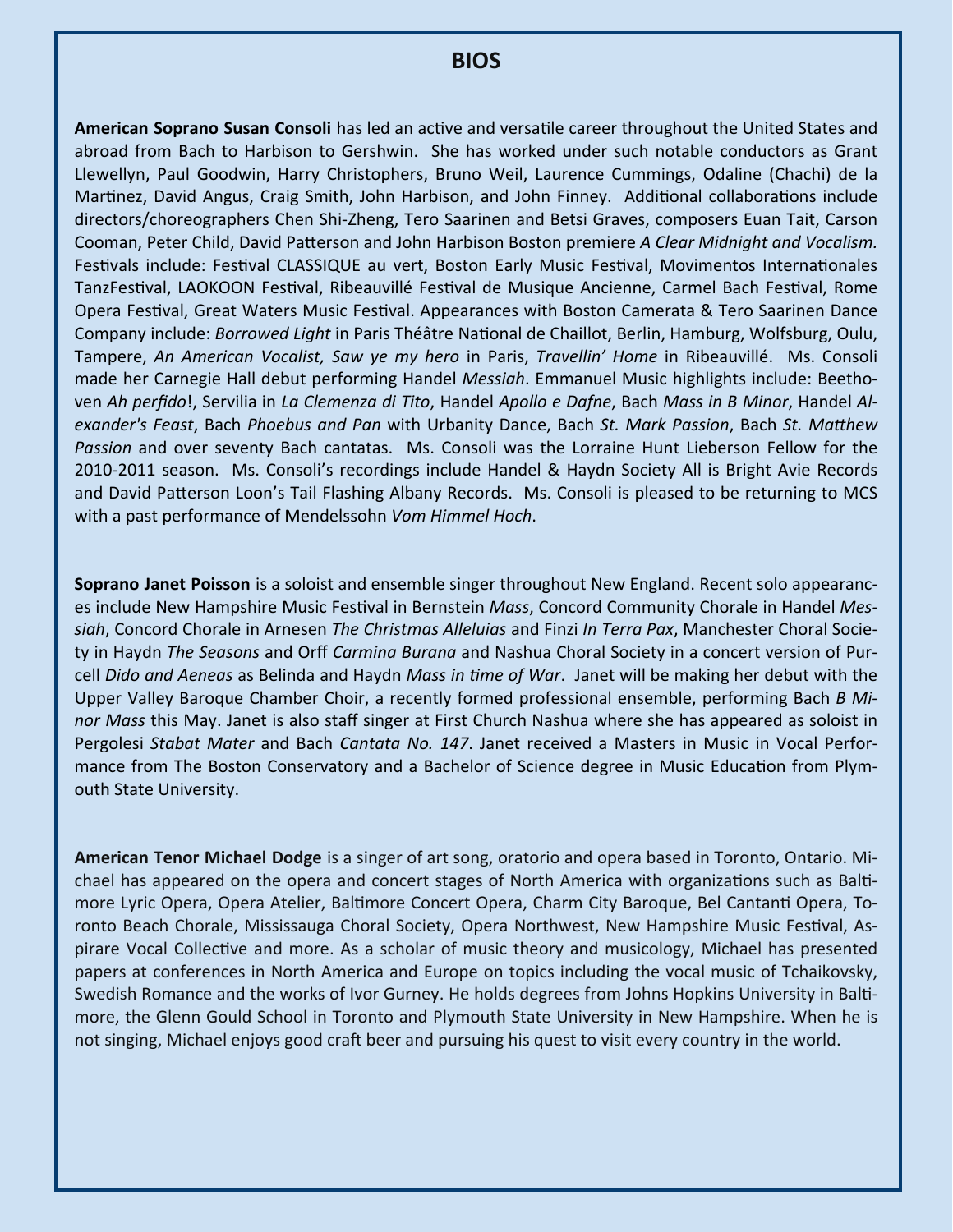**Dan Perkins, music director/conductor,** is Professor Emeritus at Plymouth State University, where in 2007 he was appointed the first Stevens-Bristow Distinguished Professor. He is music director of the Manchester Choral Society and Orchestra and founder and music director of the New Hampshire Master Chorale. Perkins is a frequent conductor of the New Hampshire Friendship Chorus. He was principal guest conduc‐ tor for the Vietnam National Opera and Ballet in Hanoi and was also on the faculty of the Bassi Brugnatelli International Conducting and Singing Symposium in Robbiate, Italy. He is an international guest conductor and choral clinician with past engagements including South Korea, Ecuador, South Africa, Chile, Hong Kong, and Vietnam. Perkins is also the director and pianist for Trio Veritas, a chamber music ensemble whose configuration changes with unique and varied repertoire. He holds the degrees Doctor of Musical Arts and Master of Music in Choral Music from the University of Southern California, and Bachelor of Mu‐ sic in Piano Performance from Brigham Young University. He continued his studies as a Fulbright scholar in Helsinki, Finland.

**Charles Blood, collaborative pianist,** is in his 36th year as Manchester Choral Society's collaborative pianist. He is a summa cum laude graduate of the University of New Hampshire where he earned a Bachelor of Science degree in music education and a Master of Arts degree in music. An active accompanist and freelance musician, Mr. Blood served for many years as a collaborative pianist at Plymouth State University and throughout the region for choral workshops, festivals, recitals and musical theater productions. He has also served as accompanist for numerous international tours, most recently traveling to Bulgaria with the New Hampshire Friendship Chorus. In addition, he has served as a collaborative pianist for the New Hampshire All-State Music Festival Mixed Choruses, the All New England Festival Choirs, New Hampshire Music Festival Choruses, Lakes Region Music Festival Choirs, and for National Association of Teachers of Singing competitions. Throughout his career, Mr. Blood has been an active church musician, serving as Minister of Music at South Main Street Congregational Church in Manchester and, for 25 years, at Bethany Covenant Church in Bedford. Mr. Blood is currently an adjunct piano instructor and collaborative pianist at Southern New Hampshire University and is music director of the New Castle Congregational Church.

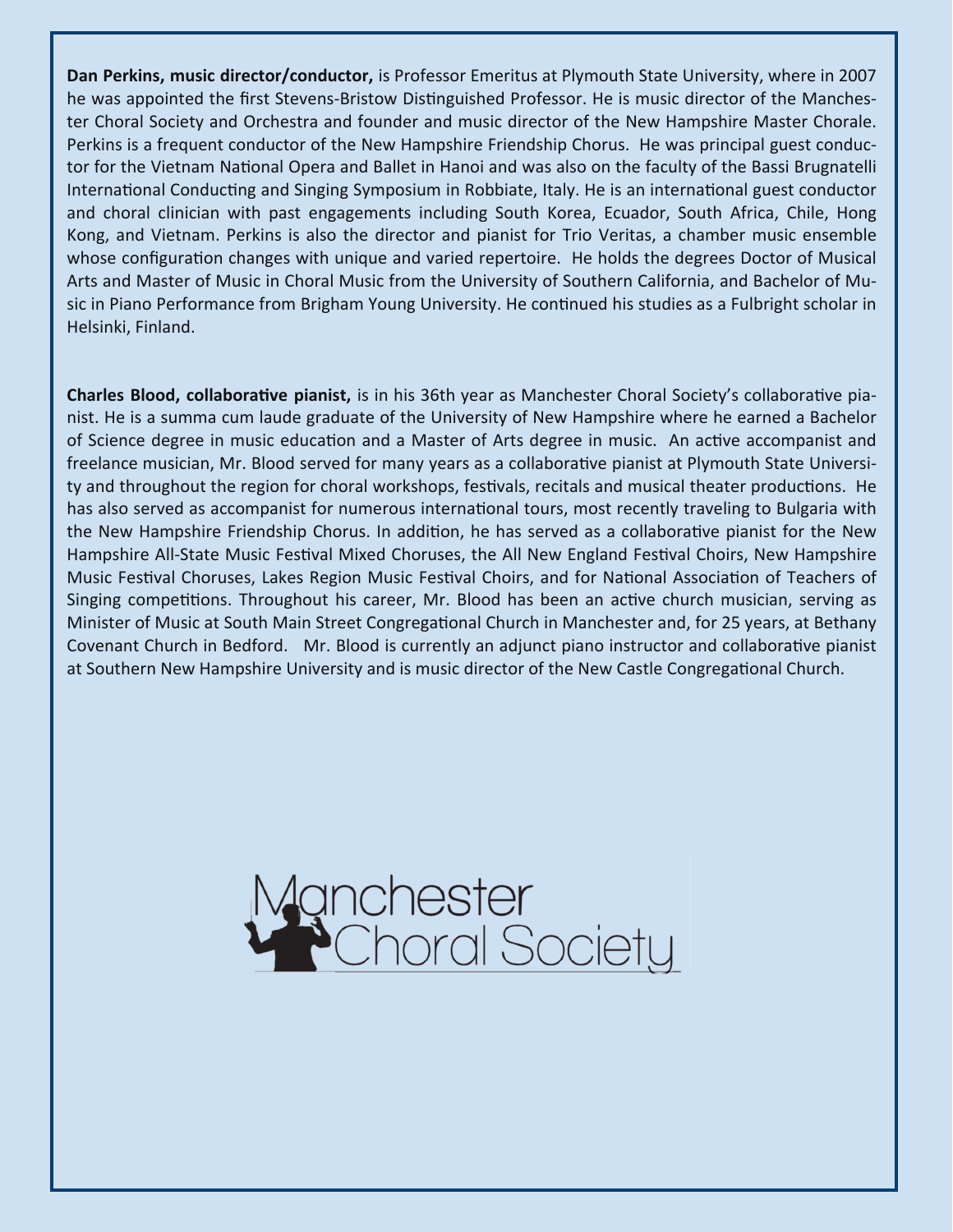#### **MCS SINGERS**

Ashley Barbera David Betz Judith Blood Jenny Cooper David Corbit Michael Corey\* Darah Dal Pra Mark Di Nola Maria DiNola Susan DiSalvo\* Dennis Duggan **Betty Dunn** Brian Fanning Bill Farquhar**§** Jennifer Farquhar Jacki Gallagher Diane Gaucher Michelle Harrington Chris Haswell Emily Hoover Robert Jones Johanna Knapschaefer Gary Knox Sasha Kuftinec Irene Labombarde Peter Labombarde Derrick Landano\* Dennis MacDonald

Carols Martinez Kirsten Mohring Jack Myers Victoria Myers Travis Palmer Terri PaƩee Alison Potoma Johanna Publow Sharon Richert Joel Sadler Darrell Schlichting Virginia Seng Liz Sheil Cheryl Strube Joseph Strube Andrea Sweeney Joanne Theriault **Beth Trott** Linda Turner Jane W. Van Zandt Daniel Wells Kim Wertz Susan Wilkes Jenna Wolf

\*Section Leader **§** Stage Manager

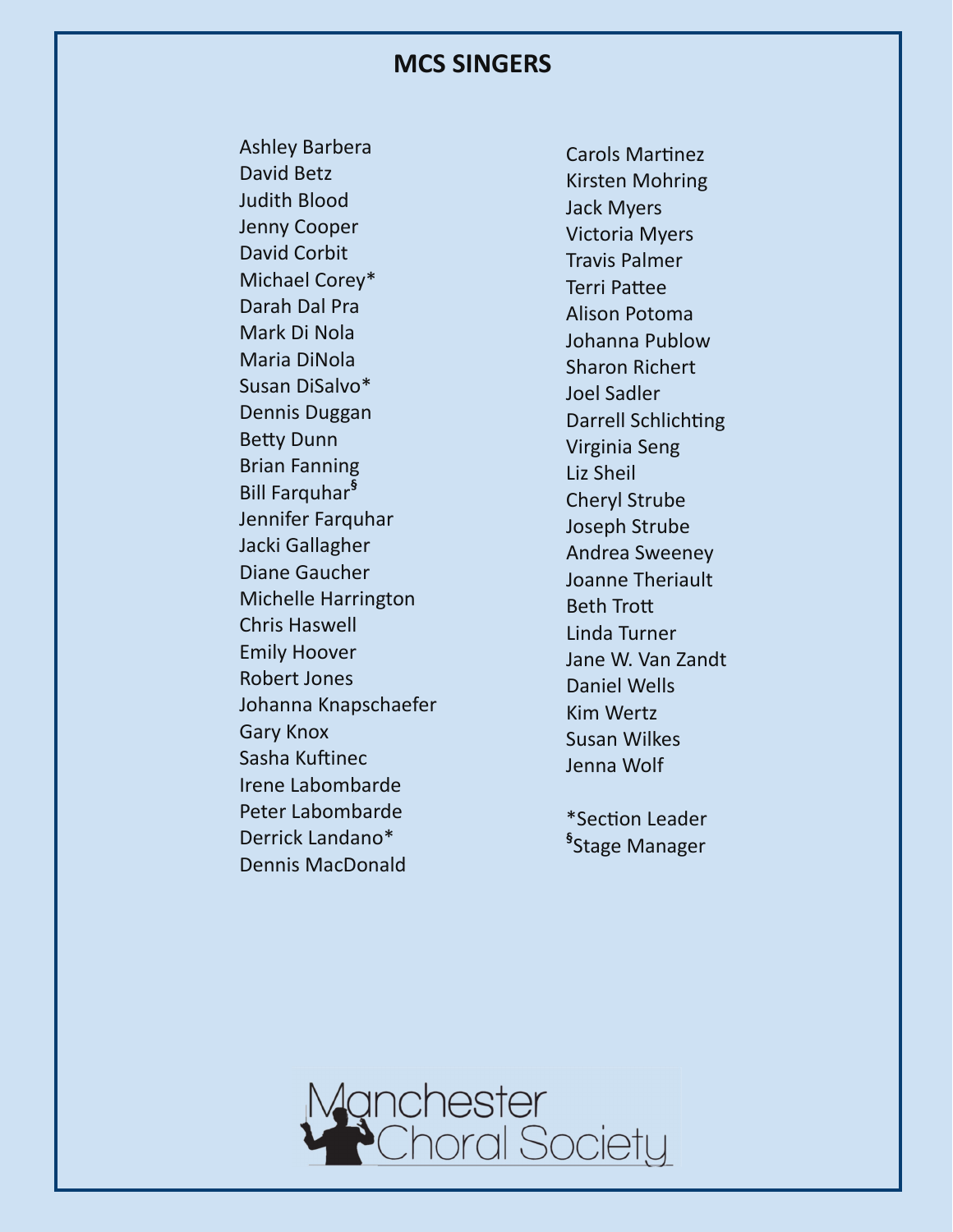## **ORCHESTRA**

| Concertmaster  | Ella Marie Gray          |
|----------------|--------------------------|
| Violin 1       | Sargis Karapetyan        |
|                | Caterina Yetto           |
|                | <b>Tudor Dornescu</b>    |
|                | Aniko Geladze            |
| Violin 2       | <b>Subaiou Carter</b>    |
|                | Lisa Hollis              |
|                | <b>Dimitar Krastev</b>   |
|                | Nadejda Krasteva         |
| Viola          | Sam Kelder               |
|                | Jayna Leach              |
|                | <b>Rosie Samter</b>      |
| Cello          | <b>Harel Gietheim</b>    |
|                | <b>Nathaniel Lathrop</b> |
| <b>Bass</b>    | <b>Moises Carrasco</b>   |
| <b>Bass</b>    | Jacob Kalogerakos        |
| <b>Flute</b>   | <b>Peggy Friedland</b>   |
|                | <b>Matthew Lee</b>       |
| Oboe           | Casey Kearney            |
|                | <b>Amy Dinsmore</b>      |
| Clarinet       | Amy Advocat              |
|                | <b>Matthew Marsit</b>    |
| <b>Bassoon</b> | <b>Isaac Erb</b>         |
|                | Susannah Telsey          |
| <b>Trumpet</b> | <b>Geoffrey Shamu</b>    |
|                | <b>Emily Languedoc</b>   |
| Horn           | Michael Bellofato        |
|                | <b>Kristin Olsen</b>     |
|                | Laura Crook Brisson      |
|                | Jocelyn Crawford Carr    |
| Trombone       | <b>Byul Yoo</b>          |
|                | Matt Wan                 |
|                | Levi Schmitt             |
| Timpani/       | <b>Mike Williams</b>     |
| Percussion     |                          |
| Piano/Organ    | <b>Charles Blood</b>     |
|                |                          |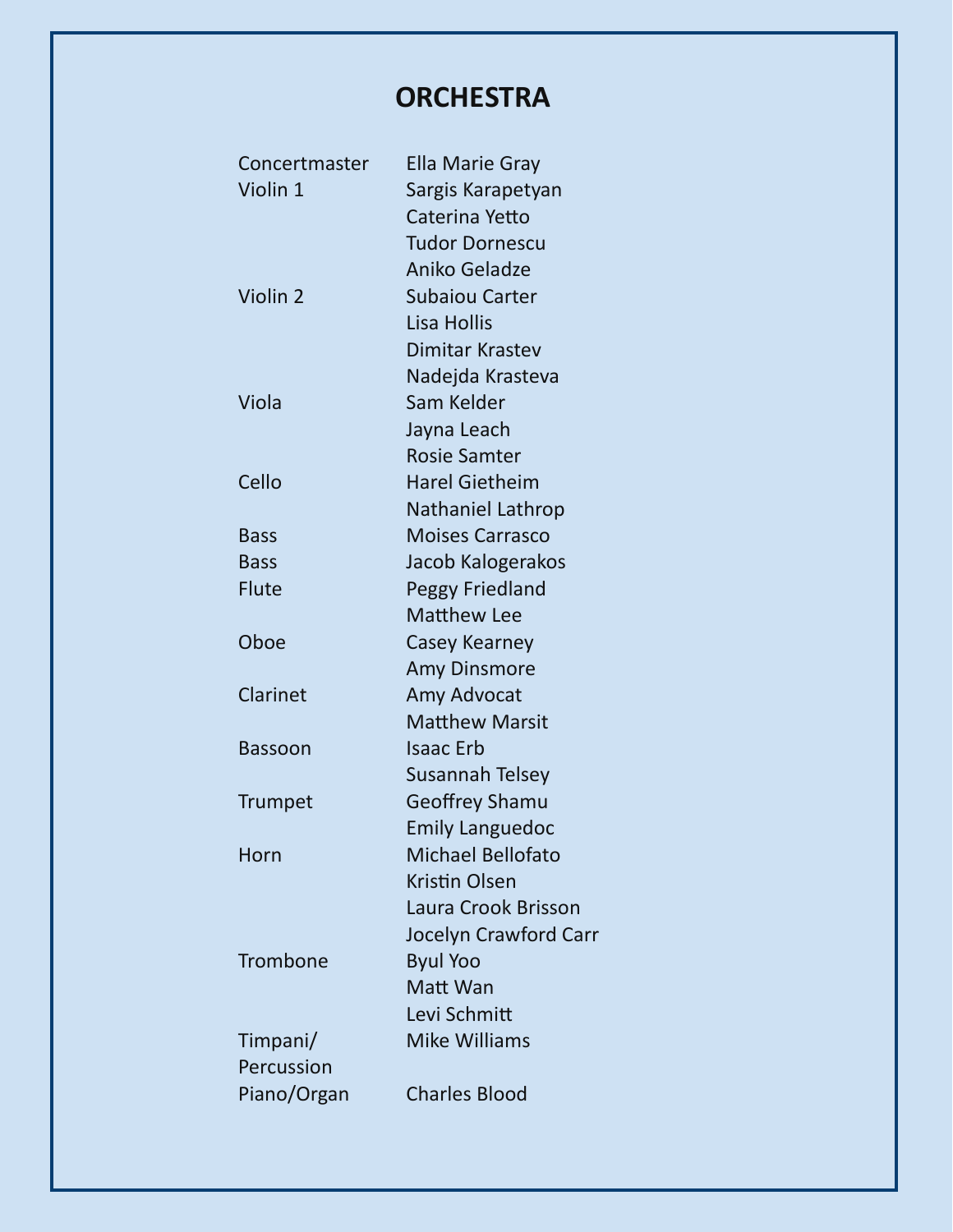### **BOARD OF DIRECTORS**

President: Liz Sheil Vice‐President: Kirsten Mohring Treasurer: Brian Fanning Secretary: Sue Wilkes

> Members at Large: Bill Farquhar Jacki Gallagher Gary Knox Derrick Landano Joe Strube Joanne Theriault Linda Turner Kim Wertz

### **STAFF**

Music Director: Dan Perkins Collaborative Pianist: Charles Blood Assistant Music Director Intern: Emily Hoover (PSU '22) Stage Manager: Bill Farquhar

### **ABOUT US**

The Manchester Choral Society is committed to sharing and promoting the best in choral music through performance, collaboration, and educational outreach. Established in 1961, the Manchester Choral Society is a non-profit, auditioned community chorus whose long-standing reputation for excellence and dedication to the performance of quality literature of all periods and styles has made it a magnet for serious singers throughout the region. Members of MCS are multi-generational, ranging from talented high school students to mature singers with over 50 years of choral singing experience. They come from all over New Hampshire and northern Massachusetts and represent a wide variety of professions and walks of life.

*Vibrant Performances — CollaboraƟon — EducaƟonal Outreach*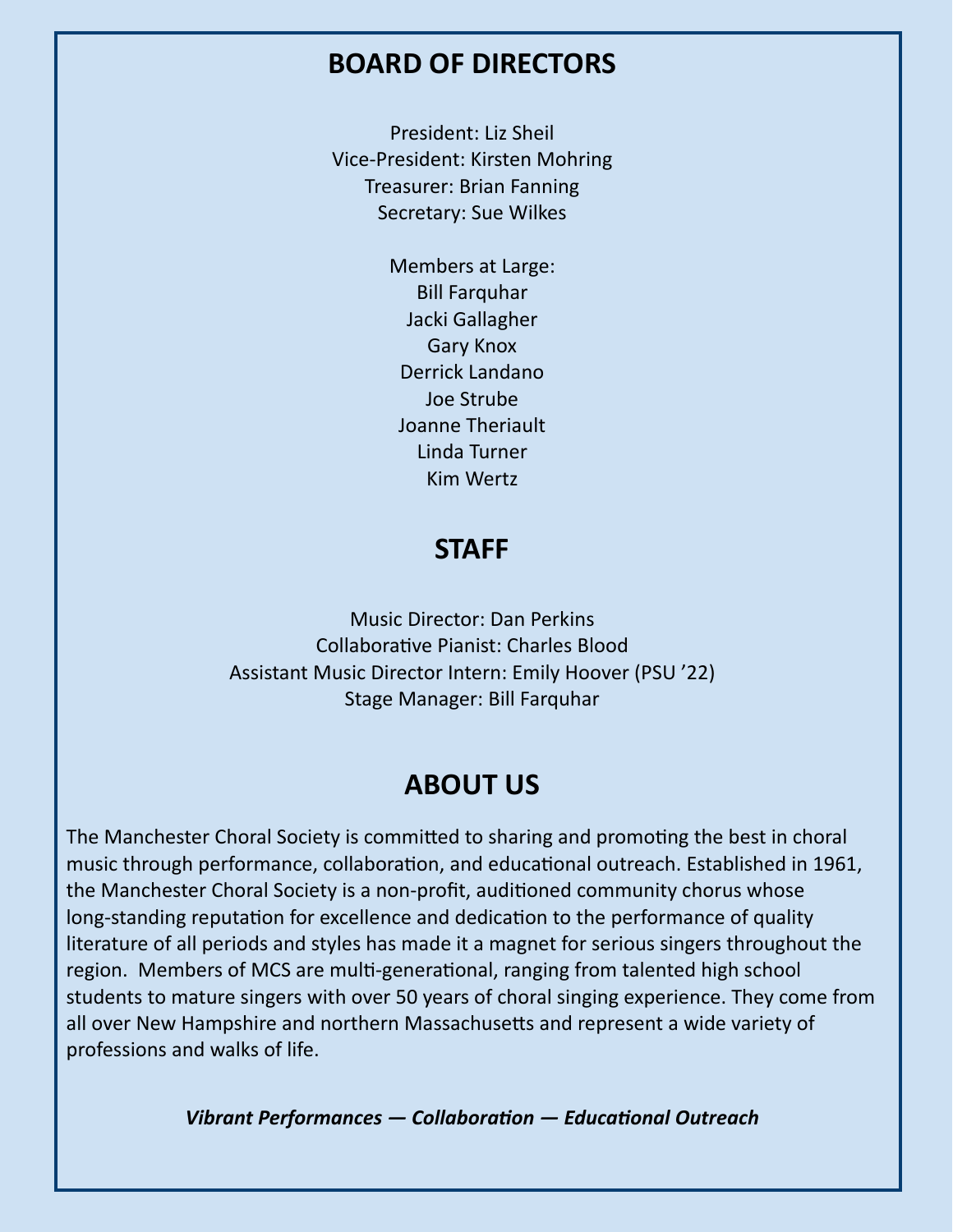### **MISSION**

The Manchester Choral Society is committed to sharing and promoting the best choral music of a variety of styles and periods through vibrant performances, collaboration, and educational and community outreach.

The organization is committed to diversity and inclusion through collaboration with artists, as well as the performance and commissioning of works by composers from BIPOC communities (Black, Indigenous, and People of Color).

### **VISION**

- ◆ To seek relevance and hope through music
- $\bullet$  To bring communities together
- To promote a sense of unity and peace

### **ACKNOWLEDGEMENTS**

Merchants Auto Ste. Marie Parish Brookside Congregational Church Irene and Peter Labombarde Frederick Smyth Institute of Music Spectrum Marketing Michael Hanson

### **THANK YOU TO OUR PROGRAM ADVERTISERS**

Adair Country Inn & Restaurant Allan Knight Woodturning Ambrogi Law Office Baker Newman Noyes Barbara Andersen – KW Realty Bay Street Family Dental Bedford Animal Hospital Bedford Center Chiropractic – Dr. Anna Petrella Bedford Center for Prosthodontics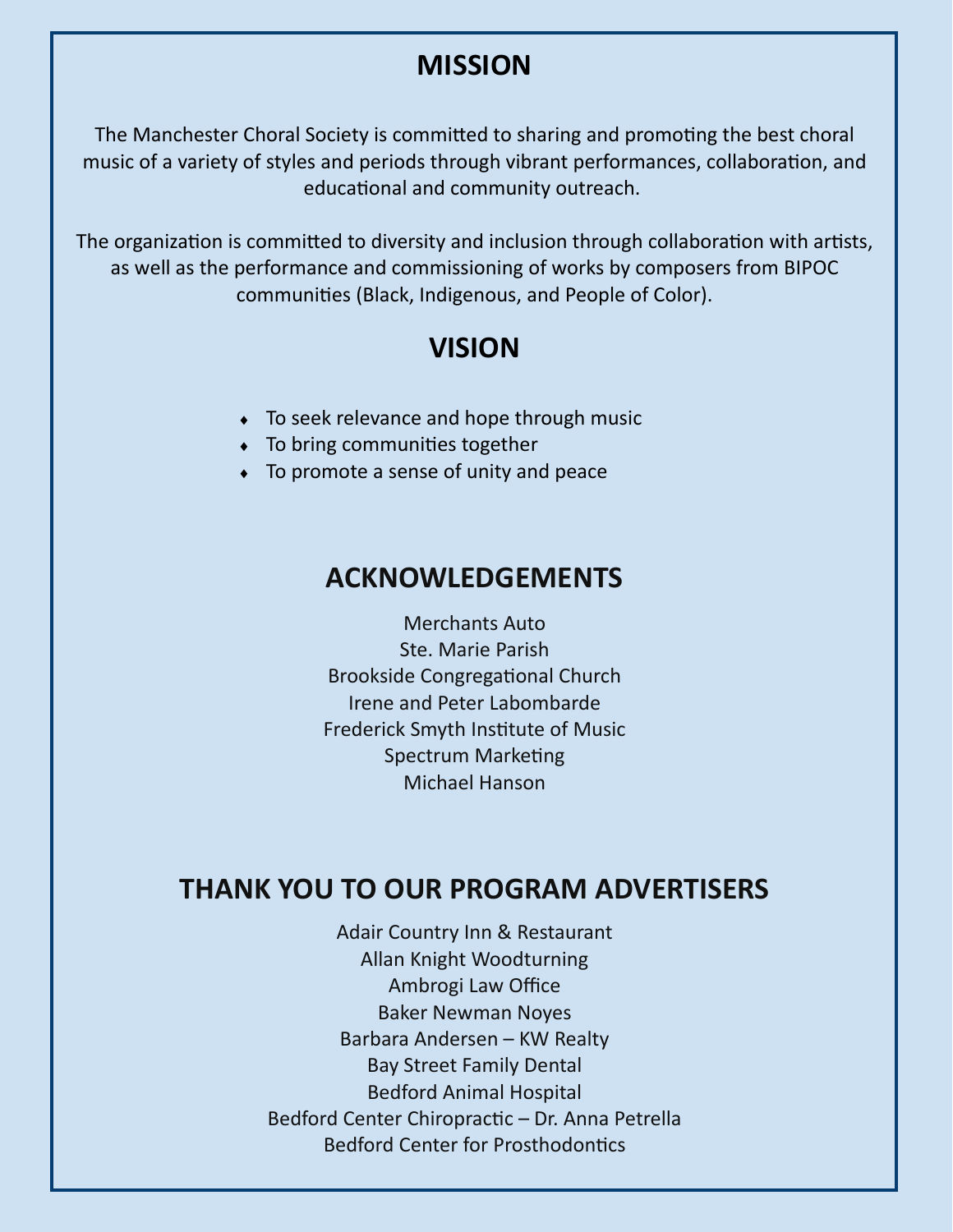Bedford Commons Periodontics, PA Bethany Covenant Church Boston Asset Management Brophy Wealth Management Calvin Dental Associates Chestnut Family Dental Cross Insurance Eldridge Investments Advisors, Inc Goedecke Flooring and Design Center Goldfinch Financial – Joseph Latona Gosselin Insurance Services Granite State Credit Union Hirsch, Roberts, Weinstein, LLP In Memory of Jedidiah Irene's Proofreading and Editing Services Janice Edwards Voice Studio Janie's Uncommon Café J.N. Boufford & Sons Funeral Home and Cremation Services Lambert Funeral Home and Crematory Levesque Dentistry Merchants Motors NH Eye Associates, PA **NHTunes** Northeast Delta Dental Northside Animal Hospital Northway Bank Peter Arsenault, DMD Puccini and Roberge Dentists Puritan Back Room Rise Private Wealth Management – Brent Kiley RiverWoods Manchester Rothwangl Dental Care, PLLC Smiles by Design, Dr. Raman Spectrum Marketing Stark Brewery Therapy Designed for You Winmill Equipment Company, Inc

Please visit our ADVERTISERS page to see ad graphics and detailed information.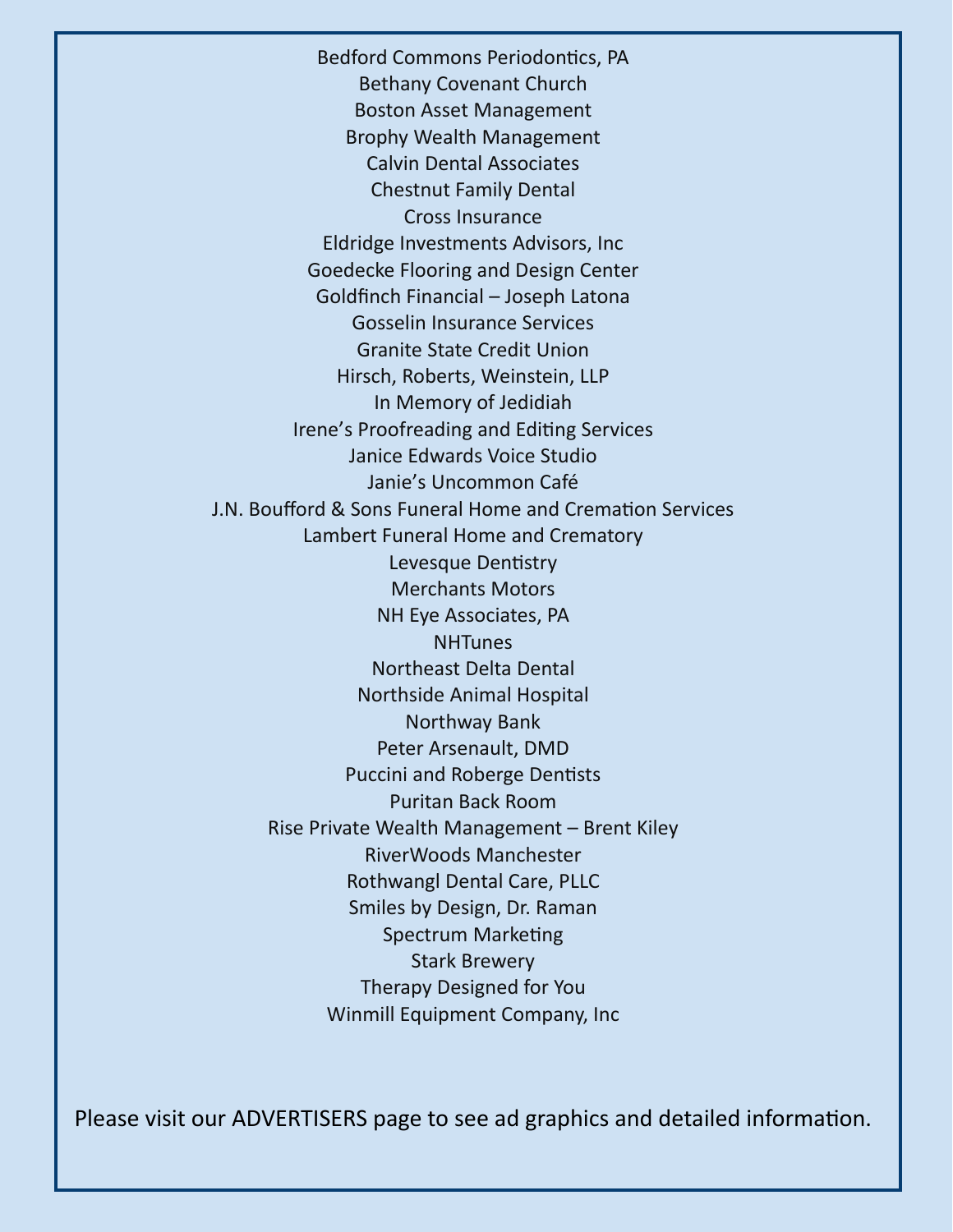### **ORCHESTRA SPONSORS**

**Violins** 

Mark Di Nola

### **Cellos**

**Betty Dunn** Jack Myers David Corbit Darrell Schlichting Bob Jones Hannah Miller Liz Liacos Jacqueline Morin Mike Corey Dennis MacDonald Joy Randlett Elaine Igo

#### **Double Basses**

Jack Myers David Corbit Darrell Schlichting Bob Jones Hannah Miller Liz Liacos Jacqueline Morin Mike Corey Dennis MacDonald **Joy Randlett** Elaine Igo

#### **Flutes**

Charlie and Judy Blood

#### **Trombones**

Dennis Duggan Susan Landano Roberts Cindy Roberts Kelley Bob Baril Jerry Bouregois Doug Semple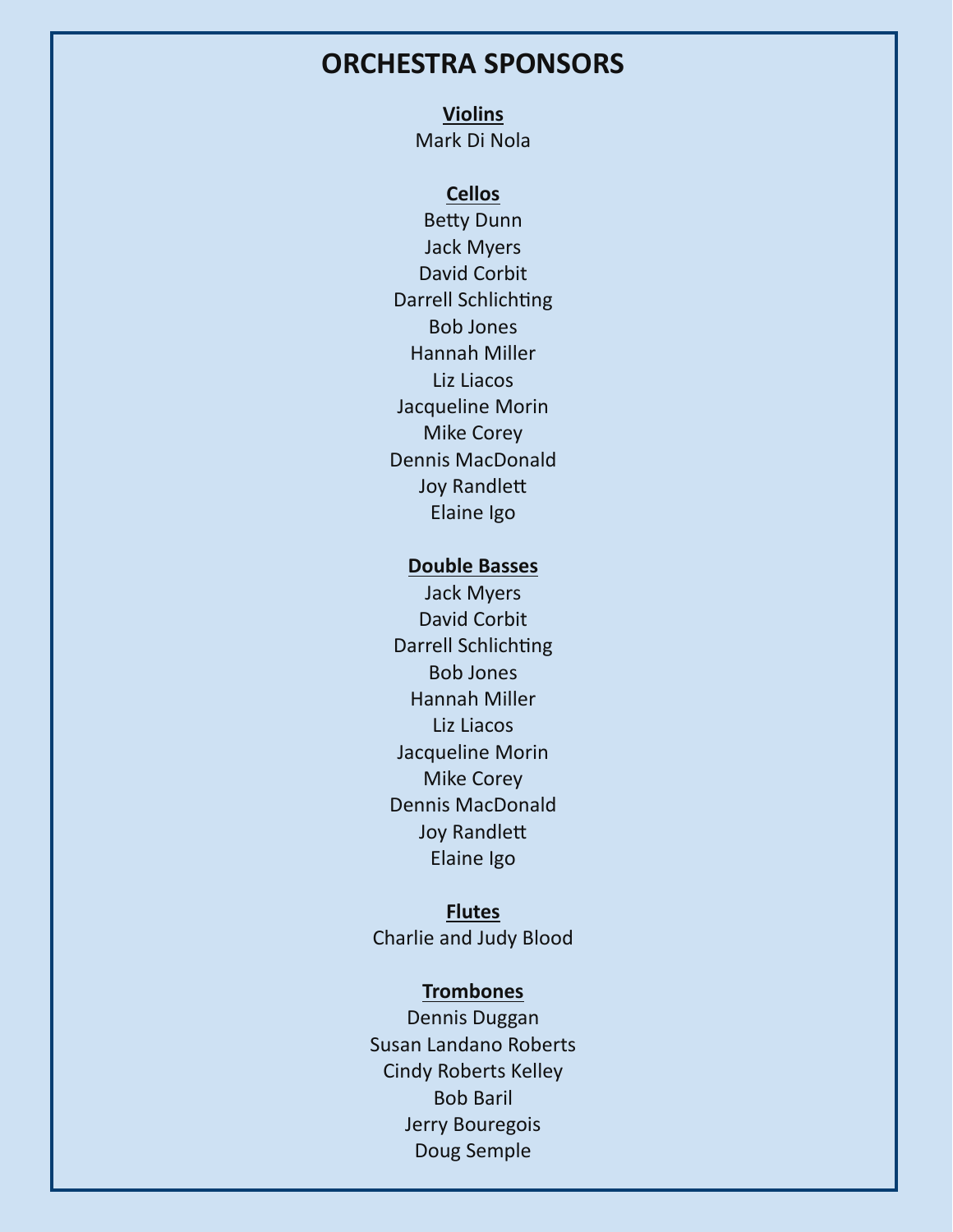#### **Timpani / Percussion**

Jack Myers David Corbit Darrell Schlichting Bob Jones Hannah Miller Liz Liacos Jacqueline Morin Mike Corey Dennis MacDonald **Joy Randlett** Elaine Igo

#### **Piano/ Organ ~ Charlie Blood**

David Betz Sasha Kuftinec and Mark Schwartzberg

#### **Soprano Soloist ~ Janet Poisson**

Liz Sheil Michael Cowan **Terri Pattee** Michele Juza Diane Juza Cave Sasha Kuftinec Dianne Soto Sharon Richert Maria DiNola

#### **Soprano Soloist~ Susan Consoli**

Charlie and Judy Blood

#### **Tenor Soloist ~ Michael Dodge**

Dale Knapschaefer Victoria Myers Jacki Gallagher Diane Gaucher Kirsten Mohring Joanne Theriault Burns Fischer Karen Frink Virginia Seng Fran Baldowski Susan Wilkes